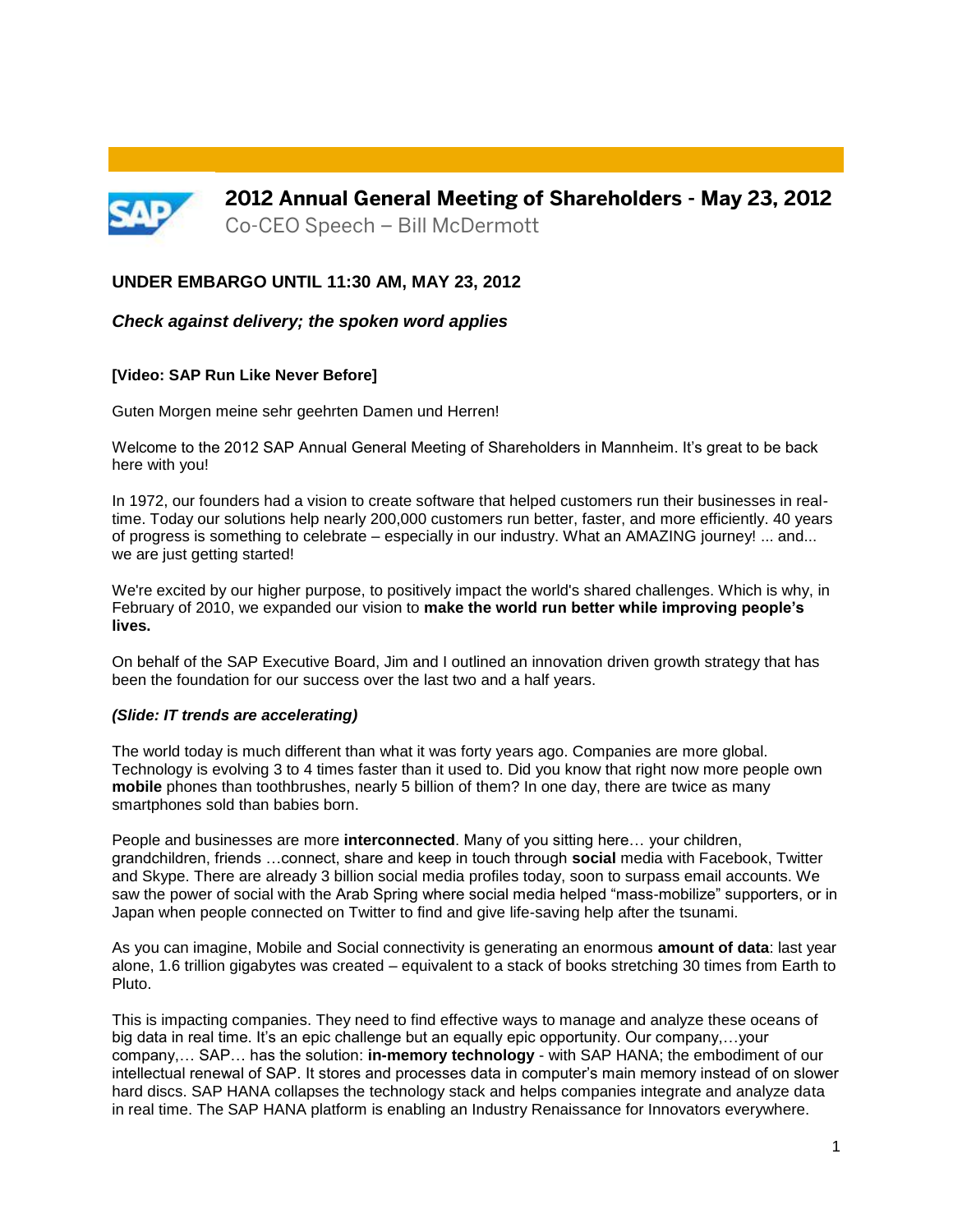In this new world, companies are looking for solutions that give them insight into their business in real time and reach their customers anytime and anywhere. SAP's solutions – from our innovative core applications to mobile, in-memory and the cloud – help companies solve business challenges and run better, more sustainably and like never before.

# *(Slide: Performance 2011)*

Now let me talk to you about our 2011 performance. Please note that all numbers are non-IFRS and at constant currency.

Last year was our best year ever, with double-digit growth in every quarter. Our full-year software and software-related service revenue grew by 17% and operating profit reached €4.78 billion. Our full-year operating margin was 33.1%, an increase of 1.1 percentage points from 2010.

Across all solutions, industries and regions performance was impressive. High growth markets, the BRIC countries in particular, had 31% year over year gains in software revenue. In EMEA, we grew 21% despite uncertainties of the European debt crisis, driven by a strong 23% growth in Germany. In the Americas, we grew 25% and APJ led all regions with 32% growth.

Our success was driven by our innovations. Our in-memory technology SAP HANA contributed €160 million revenue in just the first six months on the market - it is now the fastest growing product in the history of SAP. Mobile solutions from our Sybase acquisition contributed €110 million in revenue. Overall, Sybase contributed €385 million in revenue.

The double-digit software and software-related services growth continued in 2012. In the first quarter of 2012, we realized our 9<sup>th</sup> consecutive quarter of double-digit SSRS revenue growth, which was  $\epsilon$ 2.57 billion, a 10% increase over the same quarter last year. This result is within the guidance that we issued for the full year of 2012.

These results speak for themselves: our innovation-driven growth strategy is winning in the marketplace. Our innovations are not only creating growth in new product areas, but also driving strong demand for our core applications and analytics software. Our market leading position in these categories is more than 1.5X the next closest competitor.

#### *(Slide: Run anytime and anywhere)*

Our strategy and execution success has also strengthened our brand. In 2011, the SAP brand reached an all-time high on the Interbrand scoreboard of 100 Best Global Brands. We went from 26<sup>th</sup> to 24<sup>th</sup> position. The only two German brands ranked higher than SAP are Mercedes-Benz and BMW. It's nice to be in such good company with two very special customers. Our brand value reflects the trust that our customers place on SAP and the relevance of SAP in the technology industry.

#### *(Slide: SAP's go-to-market strategy)*

Having a strong brand is critical to win in a very competitive market. We compete in 5 market categories – Applications, Analytics, Mobile, Database & Technology and Cloud. Last year, our competitive position improved in each market category. We are the leader in the Applications, Analytics and Mobile categories. With our SuccessFactors acquisition, we now have more users than any other company in the Cloud. In the Database & Technology market, SAP HANA coupled with Sybase ASE and IQ makes SAP the fastest growing database company in the world.

We are efficiently delivering our solutions across 24 industries and 11 lines of business. This approach is confirmed by our customers, who tell me that our industry best practices across all categories are the competitive advantage of SAP. Our industry focus enables us to stay close to each customer and drive strong and loyal relationships. To give you an example, we are partnering with Royal Bank of Scotland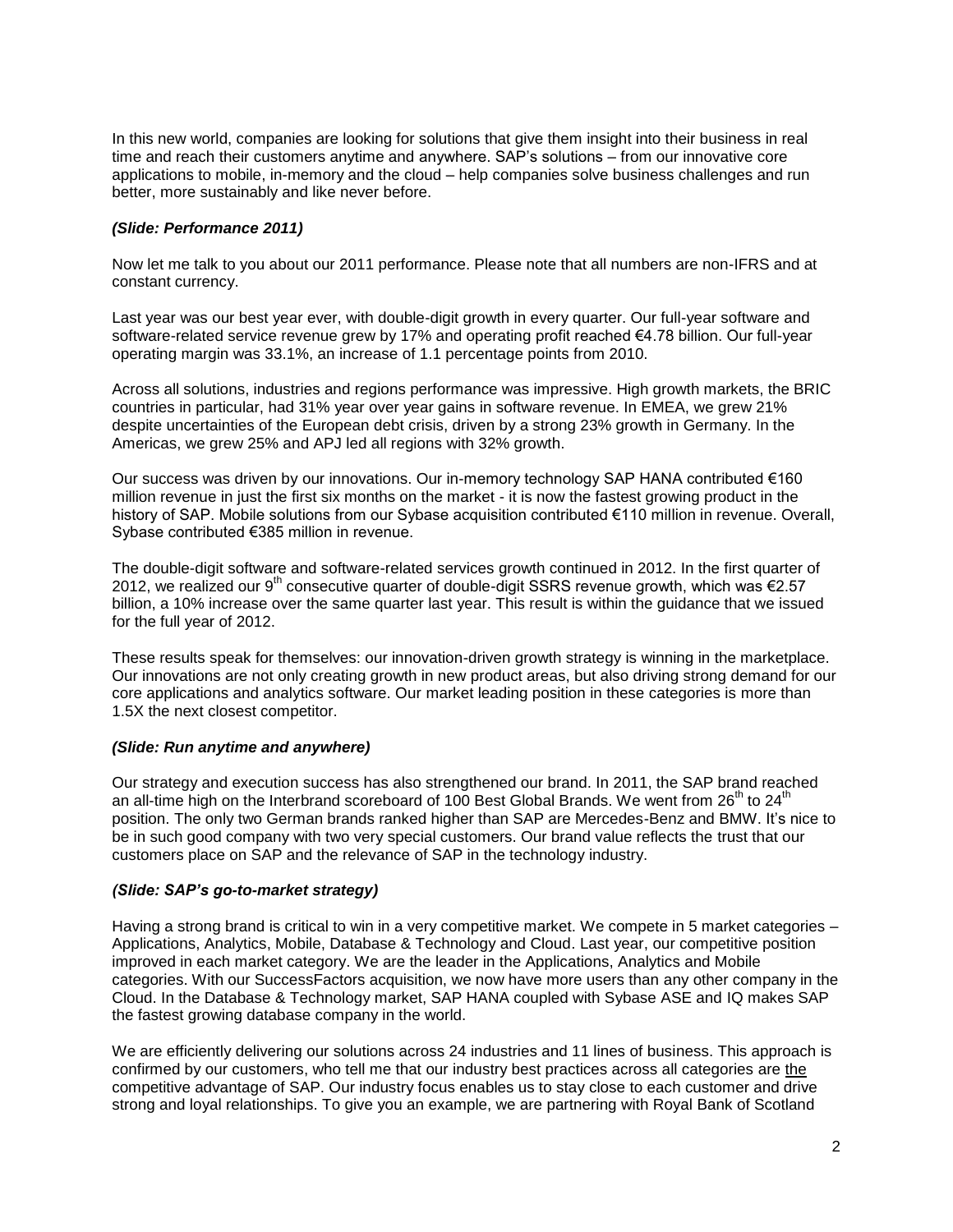and Citi Bank to co-innovate a Cloud banking services platform. This platform links banks' transactional systems with ERP and treasury systems of their corporate customers, in the cloud.

# *(Slide: Complementing our solution portfolio)*

Our market leadership shows that we have continued to bring great innovations to market. At the same time, we have complemented our innovative portfolio by making selective acquisitions to help us accelerate the execution of our strategy. We started with Sybase two years ago. Sybase enabled us to achieve leadership in the business mobile market category as ranked by Gartner, a leading analyst firm. The Sybase Unwired Platform allows customers to build mobile apps in a secure environment, while Sybase Afaria offers a secured infrastructure for customers to manage mobile devices. On top of this, we gained valuable database technology to complement our flagship SAP HANA ambitions.

To enhance our overall product portfolio, we also made several smaller acquisitions including Crossgate, to connect business partners and provide an easy way to collaborate, share data and automate processes end-to-end. And, Right Hemisphere, which enables 3D visualization to improve the userinterface of our core products and help customers design better visualized solutions.

Late last year, we announced the acquisition of SuccessFactors, the fastest growing HR Cloud solution provider with more than 15 million users in the cloud. The acquisition was completed in the first quarter of this year. The combination of SuccessFactors and SAP brings value to our customers. It gives us cloud market credibility and we add our proven reliability and the trust of its customers. Since only 14% of our customer base overlaps, it's an excellent opportunity for SAP customers to move through us into the cloud. With SuccessFactors, we have the right team and an excellent product portfolio, to win in this fast growing market.

Last month, we announced the acquisition of Syclo, a leader in Mobile Asset Management and Field Service solutions, another top-ranked vendor by Gartner. Syclo will immediately enhance our mobile offerings in various industries such as utilities, oil & gas, life sciences, and manufacturing. It also complements the mobile solution portfolio we gained from Sybase.

Yesterday, we made a major announcement about an exciting addition to SAP that will position us as a leader in the fast-growing segment of cloud-based business networks. We announced we have entered into a merger agreement with Ariba, the second-largest cloud company, with \$444 million in total revenue, Ariba experienced 38.5 percent annual growth in 2011. . This is a game changing opportunity for SAP because it enables us to complement and accelerate our existing on-premise core business as well as our cloud offering. Industry experts estimate the cloud-based procurement and business network markets at a current value of \$5 billion. Ariba runs the largest and most global trading network platform, connecting and automating more than \$319 billion in commerce transactions, collaboration and intelligence among more than 730,000 companies. With this, we are moving to capture a rapidly evolving market opportunity. Ariba's cloud-based business network has gained popular market acceptance, and the addition of SAP's customer base will provide further critical mass to accelerate participation and increase transaction volume.

As part of the agreement, we offer \$45.00 per share, representing an enterprise value of approximately \$4.3 billion. The Ariba board of directors has unanimously approved the transaction. The per share purchase price represents a 20% premium both over the May 21 closing price and a 19% premium over the one month volume weighted average price per share. The transaction will be funded from SAP's free cash and a €2.4 billion term loan facility. The transaction, which we anticipate will close in the third quarter of calendar 2012, is expected to be accretive to SAP's Non-IFRS earnings per share in 2013.

#### *(Slide: Ecosystem)*

Another important strategic pillar for our growth is our ecosystem. Together with our open and collaborative network of 11,500 partners - our ecosystem - we can provide powerful choice to our customers. In 2011, about 30% of software revenues were achieved through indirect channels and our